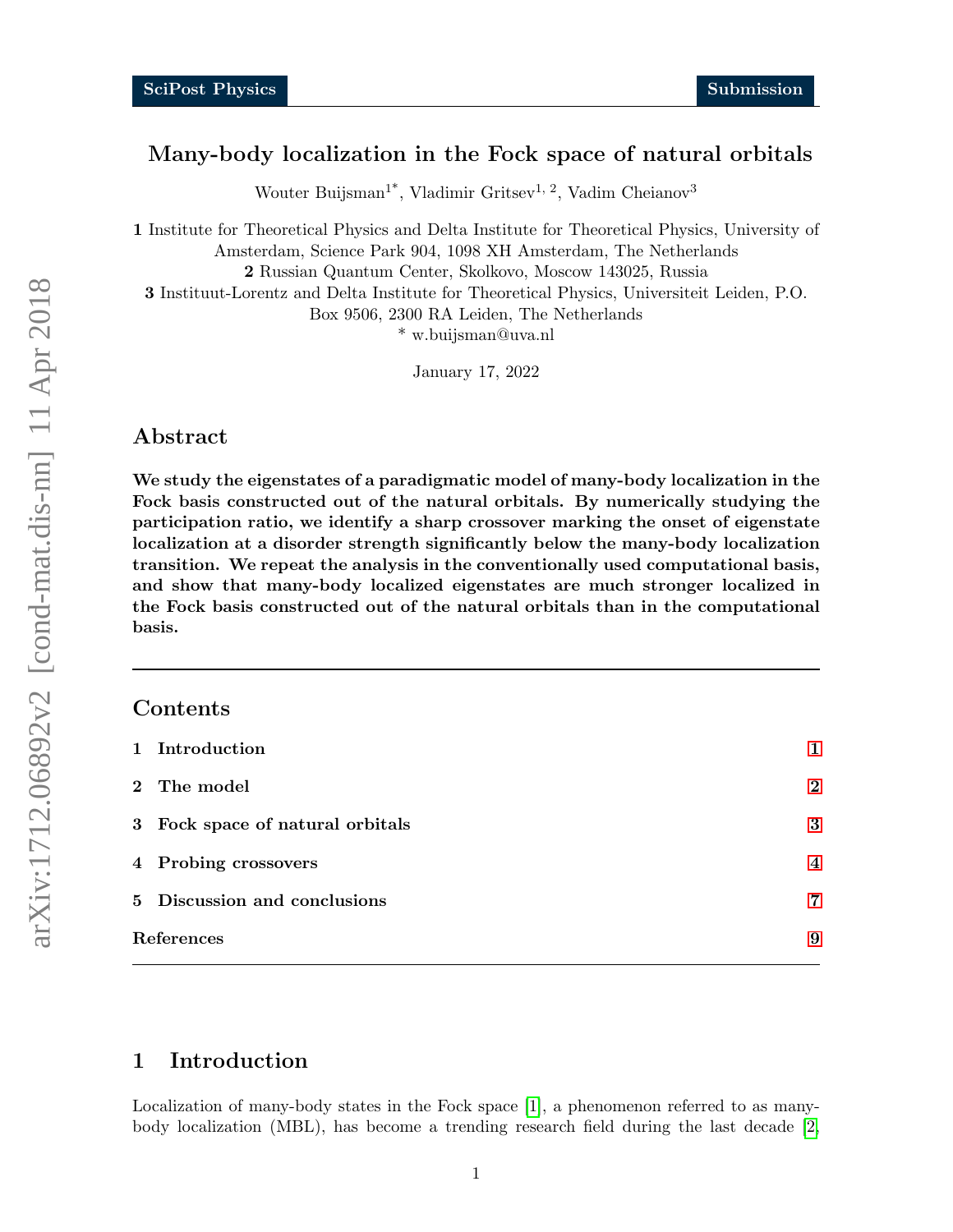[3\]](#page-8-2). Inspired by the seminal work of Basko, Aleiner and Althshuler [\[4\]](#page-8-3), a large number of investigations has revealed various intriguing properties of the many-body localized phase, among them the persistance up to infinite temperature [\[5\]](#page-8-4), the separation from the thermal phase by a phase transition [\[6,](#page-8-5)[7\]](#page-8-6), and the growth of entanglement in the absence of transport [\[8,](#page-8-7) [9\]](#page-8-8). The interest for MBL is mainly driven by the notion that many-body localized systems violate the fundamental assumption of statistical mechanics that a non-integrable system can serve as its own heath bath, a phenomenon that has been near-rigorously proven to exist only recently [\[10\]](#page-8-9).

Over the last few years, it has become clear [\[11\]](#page-8-10) that not only the many-body localized phase, but also the thermal phase in the vicinity of the MBL transition ('critical phase') displays remarkable properties [\[12\]](#page-9-0), such as subdiffusion [\[13,](#page-9-1) [14\]](#page-9-2), subthermal entanglement scaling [\[15\]](#page-9-3), bimodality of the entanglement entropy distribution [\[16,](#page-9-4) [17\]](#page-9-5), and the violation of the eigenstate thermalization hypothesis [\[18,](#page-9-6)[19\]](#page-9-7). The latter can be deduced from the violation of the Berry conjecture [\[20\]](#page-9-8), roughly stating that the eigenstates of thermal systems are spread out over the full Hilbert space in any local basis. In this work, we study the spreading of eigenstates over the Hilbert space for a paradigmatic model of many-body localization. By numerically studying the participation ratio for a finite-size system, we identify a sharp crossover marking the onset of eigenstate localization at a disorder strength significantly below the MBL transition. Interestingly, this crossover is located close to the disorder strength at which subdiffusive behaviour [\[21\]](#page-9-9) and the departure from Poissonian level statistics [\[7\]](#page-8-6) sets in.

We identify the crossover in the Fock basis constructed out of the natural orbitals, and repeat the analysis in the conventionally used computational basis. The natural orbitals and their corresponding occupation numbers resulting from the diagonalization of the oneparticle density matrix [\[22\]](#page-9-10) recently gained significant attention in the field of MBL [\[23–](#page-9-11)[27\]](#page-10-0). It was found [\[23\]](#page-9-11) that the occupation numbers exhibit qualitatively different statistics in the thermal and the many-body localized phase, allowing them to be used as a probe for the MBL transition [\[7,](#page-8-6) [28\]](#page-10-1). Based on these statistics, we argue that the scope can be naturally broadened by studying MBL in the Fock basis constructed out of the natural orbitals. We show that many-body localized eigenstates are much stronger localized in this basis than in the computational basis, and state how studying MBL in this basis might lead to a better understanding of the many-body localized phase.

## <span id="page-1-0"></span>2 The model

We consider the standard model of MBL, a 1-dimensional chain of spinless fermions with nearest-neighbor interactions and random onsite disorder. The Hamiltonian H reads

<span id="page-1-1"></span>
$$
H = \frac{1}{2} \sum_{i=1}^{L} \left( c_i^{\dagger} c_{i+1} + c_i c_{i+1}^{\dagger} \right) + \sum_{i=1}^{L} h_i \left( n_i - \frac{1}{2} \right) + \Delta \sum_{i=1}^{L} \left( n_i - \frac{1}{2} \right) \left( n_{i+1} - \frac{1}{2} \right) \tag{1}
$$

with  $n_i = c_i^{\dagger}$  $_{i}^{\dagger}c_{i}$ , where  $\{c_{i}^{\dagger}$  $\phi_i^{\dagger}, c_j$  =  $\delta_{i,j}$  in units  $\hbar = 1$  is the only nonzero commutator. This model is equivalent to a disordered spin-1/2 Heisenberg chain via a Jordan-Wigner transformation. In what follows, periodic boundary conditions  $c_{i+L} \equiv c_i$  have been imposed, and the number of fermions is set to  $L/2$  (half-filling) with L ranging from 10 to 16. For consistency with previous works  $[3]$ , we sample the onsite disorder  $h_i$  from a uniform distribution ranging over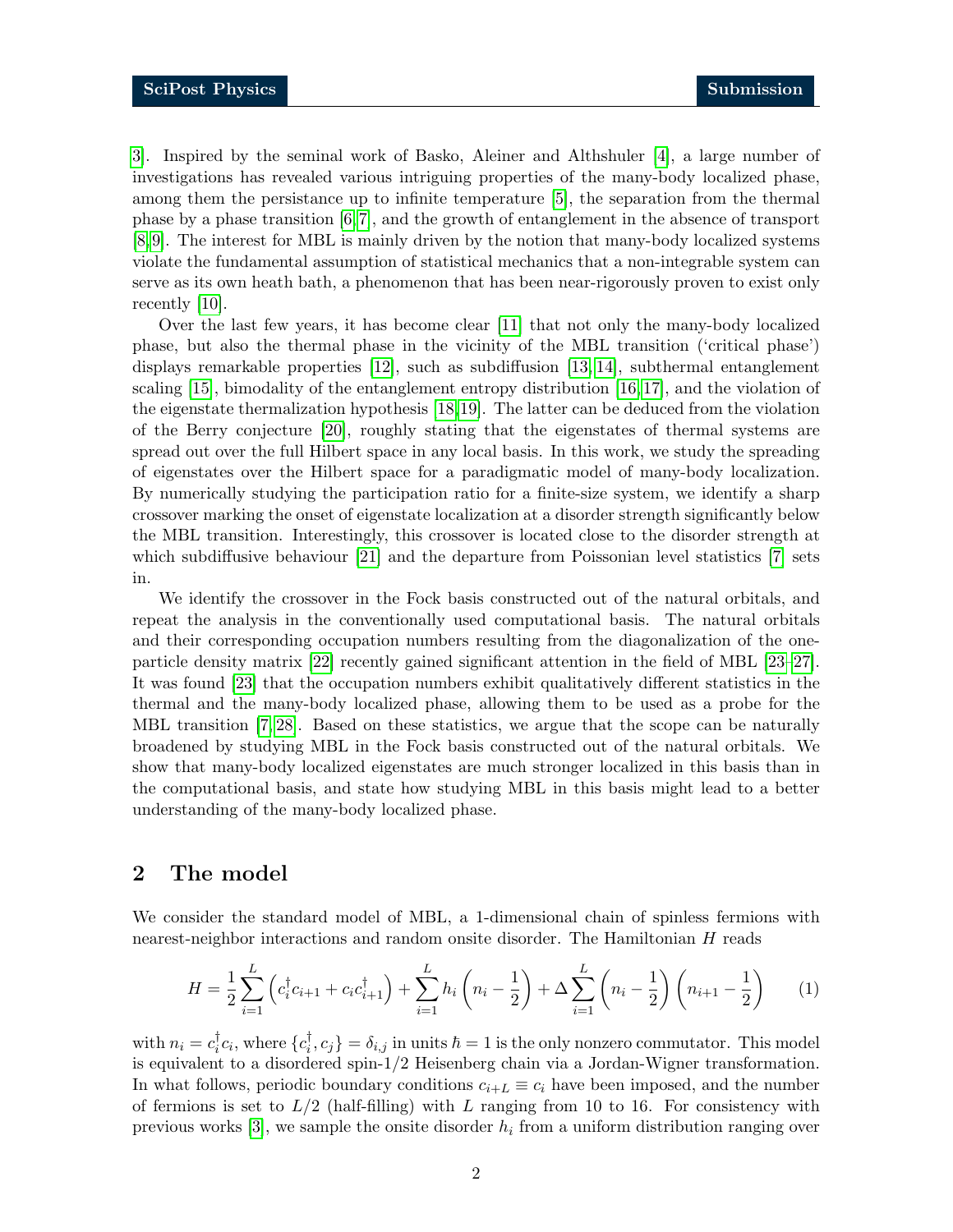$[-W, W]$ , and set  $\Delta = 1$ . We generate ensemble averages from 1000 disorder realizations, and for each disorder realization we only consider the eigenstate with the energy closest to the middle  $(\min(E) + \max(E))/2$  of the spectrum  $\{E_i\}$ . For these parameters, the model is believed to exhibit an MBL transition at  $W \approx 3.6$  [\[7,](#page-8-6) [29\]](#page-10-2).

## <span id="page-2-0"></span>3 Fock space of natural orbitals

The one-particle density matrix (OPDM)  $\rho$  of an eigenstate  $|\Psi\rangle$  is element-wise defined [\[22\]](#page-9-10) as  $\rho_{ij} = \langle \Psi | c_i^{\dagger}$  $\langle \overline{i}c_j|\Psi\rangle$ . Diagonalizing  $\rho$  by solving

$$
\rho|\phi_i\rangle = n_i|\phi_i\rangle \tag{2}
$$

gives the occupation numbers  $0 \leq n_i \leq 1$  and the corresponding natural orbitals  $|\phi_i\rangle$ . In the non-interacting case  $\Delta = 0$ , the eigenstates of Hamiltonian [\(1\)](#page-1-1) are given by exterior products of natural orbitals, known as Slater determinants. These Slater determinants are characterized by occupation numbers  $n<sub>i</sub> = 1$  and  $n<sub>i</sub> = 0$  for the occupied and unoccupied natural orbitals, respectively. In the language of second quantization, they are created from the vacuum  $|0\rangle$  as

$$
|\Psi\rangle = \left(\prod_{\{i|n_i=1\}} d_i^{\dagger}\right)|0\rangle, \qquad d_i^{\dagger} = \sum_{j=1}^{L} \phi_i(j)c_j^{\dagger}, \tag{3}
$$

where  $\phi_i(j)$  is the *j*-th element of  $\phi_i$ .

For many-body localized eigenstates (*i.e.* returning to  $\Delta = 1$ ), it was argued and validated numerically recently [\[23\]](#page-9-11) that the ensemble average of the occupation discontinuity  $\Delta n \in [0,1]$ given by

$$
\Delta n = \max_{i} (n_i - n_{i+1})
$$
\n(4)

with  $\{n_i\}$  sorted in descending order can be used as a probe for the MBL transition, being given by  $\langle \Delta n \rangle \approx 1$  in the many-body localized and  $\langle \Delta n \rangle$  significantly smaller than 1 in the thermal phase [\[23,](#page-9-11) [25\]](#page-9-12). This observation initiated studies on various aspects of OPDMs [\[24–](#page-9-13)[27,](#page-10-0) [30\]](#page-10-3) of many-body localized eigenstates. The characterization  $\langle \Delta n \rangle \approx 1$  is reminiscent of Anderson localization, where states are characterized by  $\Delta n = 1$ . Based on this, one might expect that many-body localized eigenstates can be well approximated by the single Slater determinant constructed out of the heighest occupied natural orbitals. This Slater determinant is a basis state of the Fock space of Slater determinants constructed out of the natural orbitals, for which the basis states are created by applying subsets of  $\{d_1^{\dagger}$  $\{1, d_2^{\dagger}, \ldots, d_L^{\dagger}\}$  on  $|0\rangle$ . Going further, one might hypothesize that many-body localized eigenstates are strongly localized in the Fock space constructed out of the natural orbitals.

Here, we we aim to validate the above hypothesis. Let  $|\Psi^{(0)}\rangle$  denote the Slater determinant constructed out of the N highest occupied natural orbitals of an N-body eigenstate  $|\Psi\rangle$ , and let  $\{|\Psi_i^{(n)}\>$  $\{n^{(n)}\}$  with index *i* denote the sets of Slater determinants having *n* particle-hole excitations compared to  $|\Psi^{(0)}\rangle$ . The elements of  $\{|\Psi_i^{(n)}\rangle\}$  $\binom{n}{i}$  with index i are created by applying *n* creation and *n* annihilation operators, all with distinct indices, of natural orbitals on  $|\Psi^{(0)}\rangle$ . The full Fock basis is spanned by  $\{|\Psi_i^{(n)}\>$  $\{n^{(n)}\}\$  with indices i and n. A particularly simple way to study the structure of eigenstates in the Fock basis constructed out of the natural orbitals is provided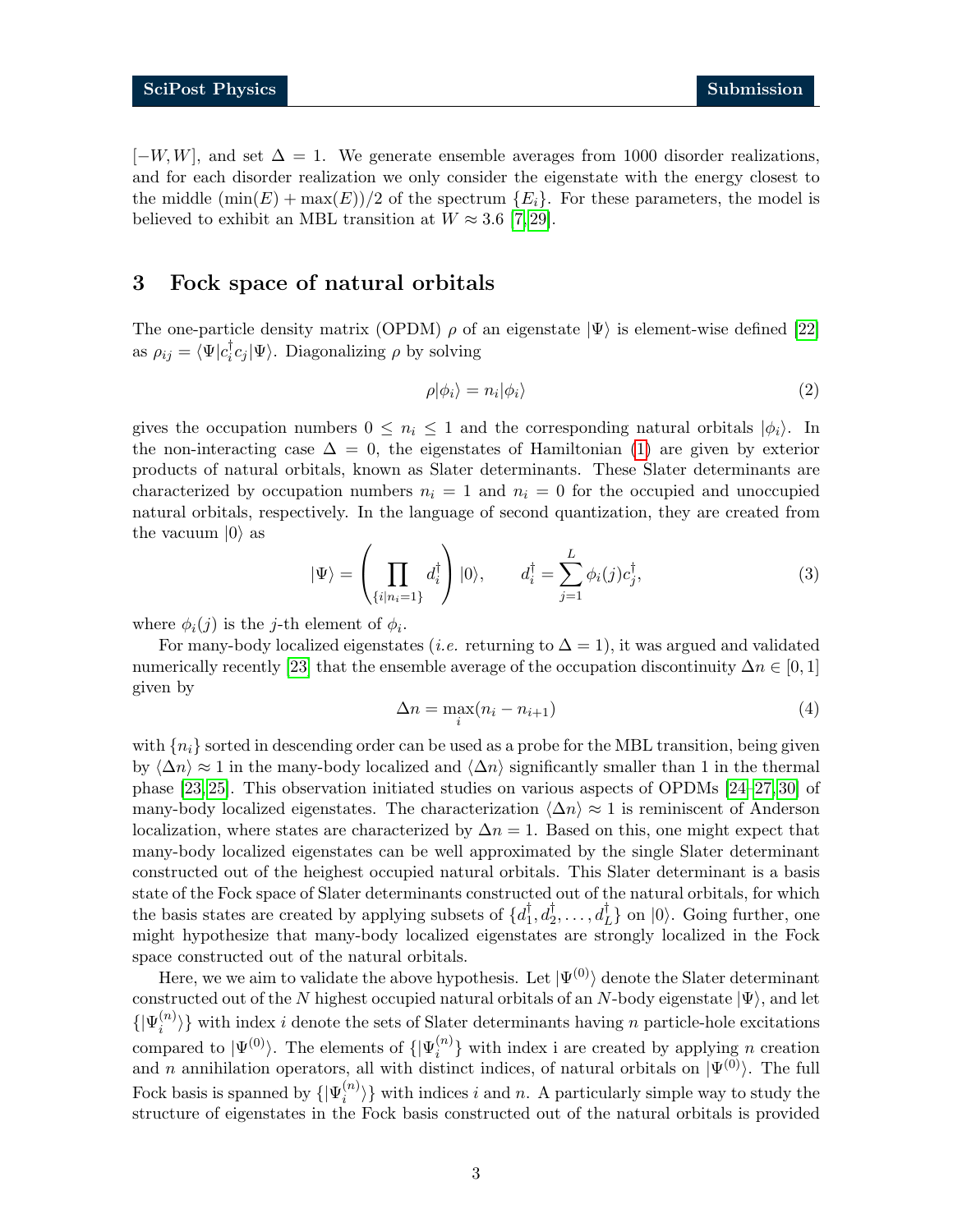

<span id="page-3-2"></span>Figure 1: Ensemble averages of  $P^{(n)}$  as given in eq. [\(5\)](#page-3-1) for  $n = 0, 1, 2, 3, 4, 5$  at  $L = 14$ (left) and  $L = 16$  (right). The MBL transition is indicated by a dashed line. Averages are determined from 1000 distinct eigenstates.

<span id="page-3-1"></span>by the quantity

$$
P^{(n)} = \sum_{i} |\langle \Psi_i^{(n)} | \Psi \rangle|^2,
$$
\n(5)

which gives the distribution of  $|\Psi\rangle$  over basis states with a given number n of particle-hole excitations compared to  $|\Psi^{(0)}\rangle$ . A fully localized eigenstate is characterized by  $P^{(0)} = 1$  and  $P^{(n)} = 0$  for  $n \geq 1$ , while  $P^{(n)} \propto \dim \left( \{ | \Psi_i^{(n)} \right)$  $\{n_i^{(n)}\}$  with the proportionality factor chosen such that  $\sum_{n} P^{(n)} = 1$  if  $|\Psi\rangle$  is an uniform superposition of all basis states.

Figure [1](#page-3-2) shows the ensemble average of  $P^{(n)}$  for various values of n as a function of the disorder strength W. Many-body localized eigenstates are well localized in the Fock basis of natural orbitals. On average, eigenstates are mainly composed out of basis states with low values of  $n$ , which is consistent with the interpretation of MBL as localization of manybody states in the Fock space [\[4\]](#page-8-3). Interestingly, no clear signatures of the MBL transition can be observed, and eigenstates seem to remain localized at disorder strengths well below the MBL transition. This is consistent with a previous investigation [\[18\]](#page-9-6) on thermalization of eigenstates from the point of the Berry conjecture [\[20\]](#page-9-8) indicating the violation of the eigenstate thermalization hypothesis [\[19\]](#page-9-7) at  $W = 1.6$ . As a matter of fact, the single-particle states  $\phi_i$ are known to be well-localized in the MBL phase, while they are far more extended in the delocalized phase [\[23\]](#page-9-11). We observe  $\langle P^{(2)} \rangle \gg \langle P^{(1)} \rangle$  in the many-body localized phase, which we expect to be a consequence of the basis transformation  $c_i \to d_i$  from the computational to the Fock basis characterized by  $\langle \Psi | d_i^{\dagger}$  $i_i^{\dagger} d_j |\Psi\rangle = 0$  for  $i \neq j$ .

## <span id="page-3-0"></span>4 Probing crossovers

The former section indicated that eigenstates remain non-thermal in the Fock space constructed out of the natural orbitals at disorder strengths well below the MBL transition. Here, we investigate the crossover between phases characterized by thermal and non-thermal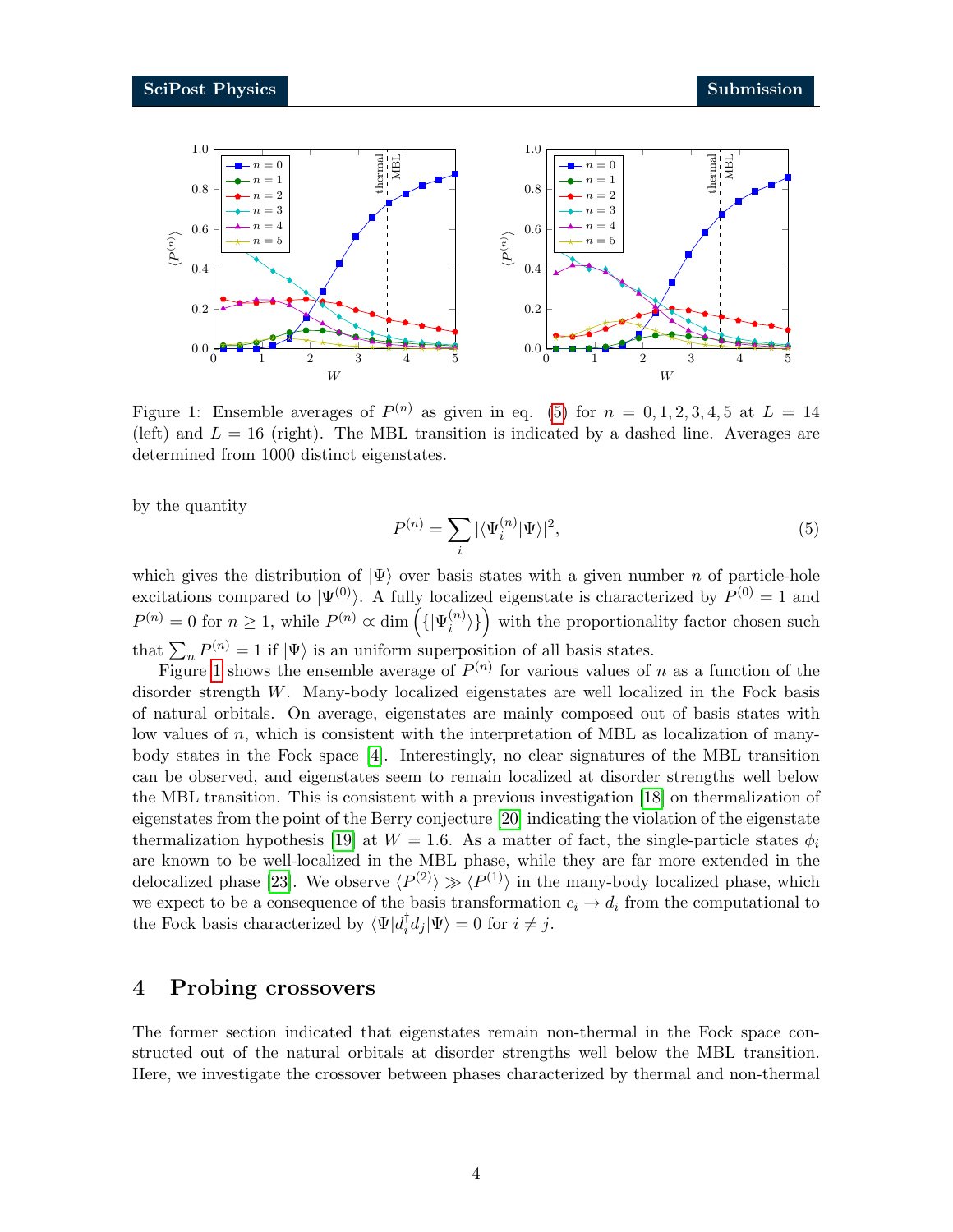

<span id="page-4-1"></span>Figure 2: The ensemble averages of  $\log_{10} PR$  as given in eq. [\(6\)](#page-4-0) for  $L = 10, 12, 14, 16$  in the Fock basis (left) and the compuational basis (right). Averages are taken over 1000 eigenstates. Error bars (mostly smaller than the marker size) are determined by jackknife resampling.

eigenstates, and identify it to be sharp. We do this by studying the participation ratio

<span id="page-4-0"></span>
$$
PR = \frac{1}{\sum_{i,n} |\langle \Psi_i^{(n)} | \Psi \rangle|^4} \tag{6}
$$

in both the Fock basis introduced in Section [3](#page-2-0) and the conventionally used computational basis of Hamiltonian [\(1\)](#page-1-1). When considering the computational basis, the summation over the indices i and n should be read as a summation over the indices of all basis states. Note that, since we aim to investigate a crossover in a specific basis, dynamical [\[31–](#page-10-4)[33\]](#page-10-5) or basisindependent probes based on e.g. level statistics  $[7, 34]$  $[7, 34]$  or entanglement  $[7]$  can not be used. The MBL transition has been identified from the participation ratio in the computational basis in a previous study [\[35\]](#page-10-7).

For a fully localized eigenstate,  $PR = 1$ , while  $PR = N$  if  $|\Psi\rangle$  is a uniform superposition of N basis states. Thus, for a given basis, PR can be interpreted as a measure of the effective Hilbert space dimension in which an eigenstate is confined. For  $L = 16$ , the participation ratio varies over roughly 4 orders of magnitude when going from a fully thermal to a fully localized eigenstate. To account for this, we here focus on the logarithm  $\log_{10} PR$ . We study successively (a) the ensemble average, (b) the variance within the ensemble, (c) the scaling with the Hilbert space dimension and (d) the histograms as a function of the disorder strength W. Focusing on PR instead of  $log_{10} PR$  does not qualitatively alter our conclusions.

**Ensemble average** First, we study the ensemble average of  $log_{10} PR$ . Figure [2](#page-4-1) shows  $\langle \log_{10} PR \rangle$  for system sizes  $L = 10, 12, 14, 16$  as a function of W in both the Fock and computational basis. One observes a disorder strength-dependency for  $W \gtrsim 1.7$  at  $L = 16$  in both bases, suggesting that the crossover from a phase with thermal to a phase with non-thermal eigenstates starting at  $W \approx 1.7$ , well below the MBL transition at  $W \approx 3.6$ . We observe that  $\langle \log_{10} PR \rangle$  is significantly lower in the Fock basis compared to the computational basis for  $W \gtrsim 1.7$  for all system sizes, indicating much stronger localization in the former compared to the latter.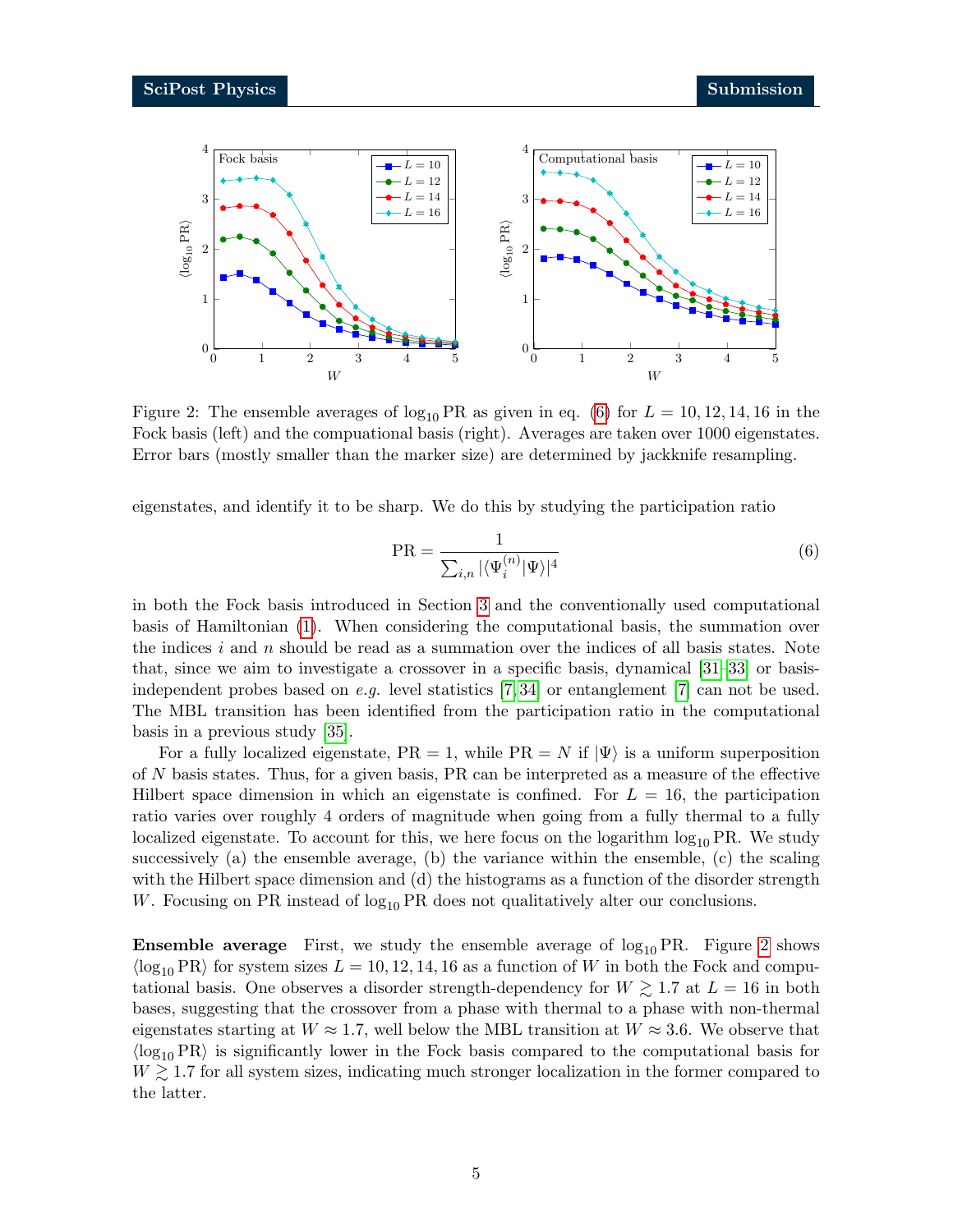

<span id="page-5-1"></span>Figure 3: The ensemble variance var ( $log_{10} PR$ ) as given in eq. [\(7\)](#page-5-0) for  $L = 10, 12, 14, 16$  in the Fock basis (left) and the compuational basis (right). Averages are taken over 1000 eigenstates. Error bars (mostly smaller than the marker size) are determined by jackknife resampling.

<span id="page-5-0"></span>**Ensemble variance** Second, we study the variance of  $log_{10} PR$  within the ensembe, given by

$$
var(log_{10} PR) = \langle (log_{10} PR - \langle log_{10} PR \rangle)^2 \rangle.
$$
 (7)

For  $L \to \infty$ , this quantity is expected to vanish in the thermal and the strongly non-thermal regime, and to peak at a crossover due to the mixture and coexistence of thermal and nonthermal eigenstates within the ensemble [\[36\]](#page-10-8). This idea has been applied to probe the MBL transition previously [\[23\]](#page-9-11). Noteworthy, observations pointing towards similar conclusions as drawn in this Section have been obtained by studying the ensemble variance of the bipartite entanglement entropy [\[16,](#page-9-4)[17\]](#page-9-5). Figure [3](#page-5-1) show var $(\log_{10} PR)$  in the Fock and the computational bases for  $L = 10, 12, 14, 16$  as a function of W. In both bases, one observes a peak at  $W \approx 2.3$  $W \approx 2.3$  $W \approx 2.3$  for  $L = 16$ , thereby supporting the interpretation of Figure 2. For the system sizes under consideration, the peak becomes increasingly sharper with increasing system size. Interestingly, the crossover is close to the disorder strength at which subdiffusive behaviour [\[21\]](#page-9-9) and the departure from Poissonian level statistics [\[7\]](#page-8-6) sets in.

System size scaling Third, study the scaling of the participation ratio with the Hilbert space dimension when varying  $L$ . As mentioned above, PR can be interpreted as a measure for the dimensionality of the effective Hilbert space in which an eigenstate is confined. Hence,  $10^{\langle \log_{10} PR \rangle}/\dim(H)$  can be seen as a measure for the fraction of the full Hilbert space that is occupied by an eigenstate on average. Figure [4](#page-6-1) shows the ensemble average of the above quantity in the Fock and computational bases for  $L = 10, 12, 14, 16$ . Here,  $\dim(H)$  is the dimension of Hamiltonian [\(1\)](#page-1-1) with the focus restricted to the sector with  $L/2$  fermions, which scales exponentially with  $L$  up to good approximation. The figure suggests a crossover significantly below  $W \approx 3.6$  in the thermodynamic limit  $L \to \infty$  in both bases, even though the effect is significantly less pronounced in the computational basis.

Inspection of the histograms Finally, we perform a visual inspection of the histograms of log<sub>10</sub> PR at disorder strengths around  $W \approx 2.3$ . Figure [5](#page-7-0) shows histograms of log<sub>10</sub> PR determined in both the Fock basis and the computational basis for  $L = 16$  at several disorder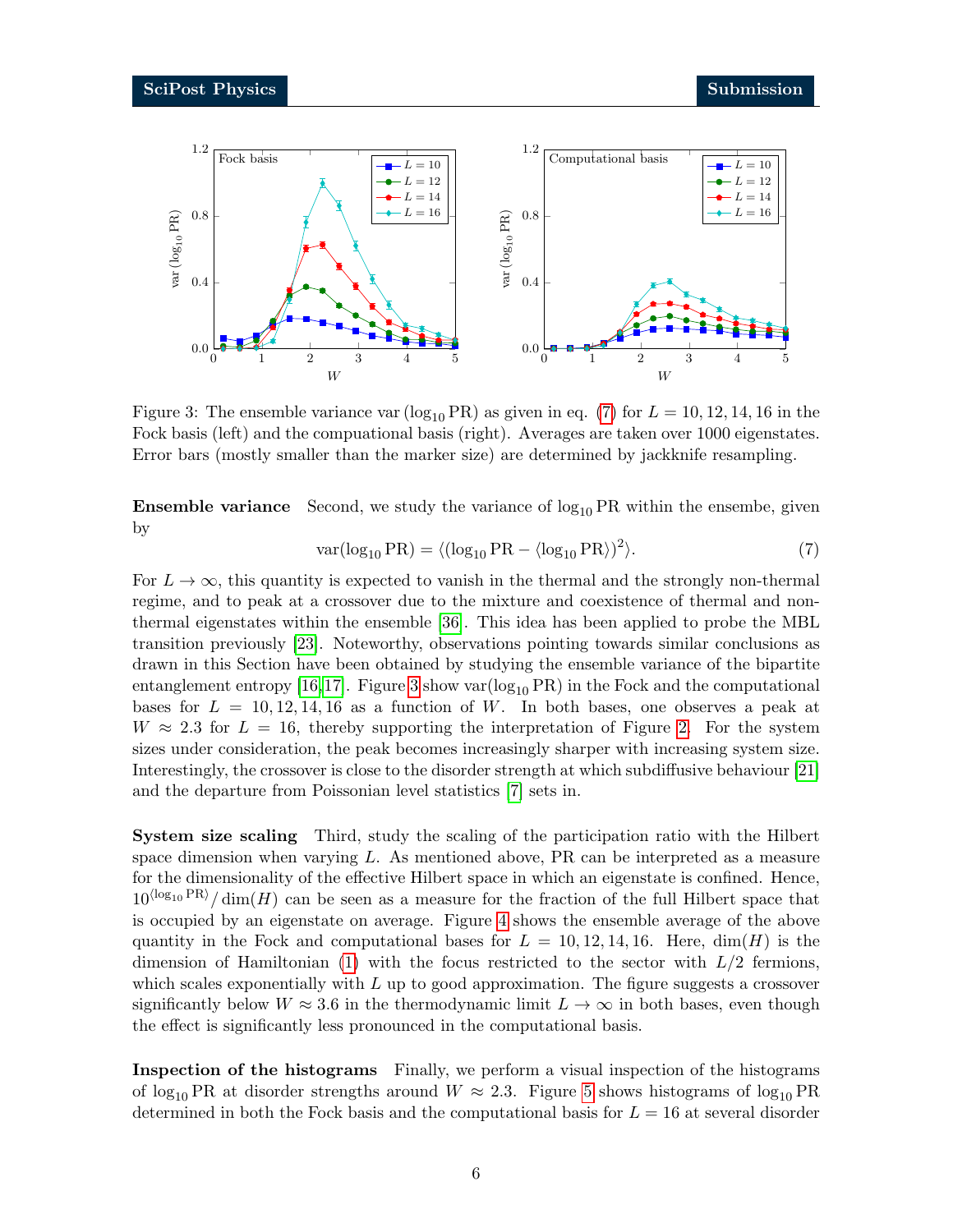

<span id="page-6-1"></span>Figure 4: Plots of  $10^{\langle \log_{10} PR \rangle}/\dim(H)$  as given in eq. [\(6\)](#page-4-0) for  $L = 10, 12, 14, 16$  in the Fock basis (left) and the compuational basis (right). Averages are taken over 1000 eigenstates. Error bars (mostly smaller than the marker size) are determined by jackknife resampling.

strengths ranging from  $W \approx 1.6$  to  $W \approx 3.3$ . Focusing on the Fock basis, one observes a qualitative difference in the structure of eigenstates when comparing the histograms for  $W \approx 1.6$  and  $W \approx 3.2$ . A similar effect can be observed when focusing on the computational basis, even though the effect is significantly less pronounced in that case.

### <span id="page-6-0"></span>5 Discussion and conclusions

In this work, we have studied the onset of eigenstate localization in the Fock basis constructed out of the natural orbitals. Focusing on the participation ratio as given in eq. [\(6\)](#page-4-0) for Hamiltonian [\(1\)](#page-1-1), we have shown that many-body localized eigenstates are strongly localized in this basis, in fact more strongly than in the typically used computational basis. We expect that future studies in this basis might reveal new or quantitatively more accurate descriptions of the many-body localized phase. In particular, working in this basis might lead to a better understanding of the multifractality observed in the many-body localized phase [\[7,](#page-8-6) [37\]](#page-10-9) by focusing on e.g. the basis-dependent participation entropy [\[38\]](#page-10-10).

When considering  $P^{(0)}$  as given in eq. [\(5\)](#page-3-1) as a measure of the localization of an eigenstate, one can not exclude that different single-particle states leading to even more strongly localized eigenstates can be found [\[39\]](#page-10-11). An iterative algorithm to find the optimal single-particle states archieving this has been proposed [\[40\]](#page-11-0). However, convergence of this algorithm is not guaranteed. We hope this work can initiate a search for even more optimal bases in which to study MBL, potentially leading to more stringent conclusions on the crossover in eigenstate statistics observed in this work.

By studying the participation ratio as given in eq. [\(6\)](#page-4-0), we have identified a sharp crossover marking the onset of eigenstate localization at a disorder strength significantly below the MBL transition [\[7\]](#page-8-6), that becomes increasingly sharper with increasing system size. We identified a similar but less pronounced crossover when working in the computational basis. This crossover is located at a disorder strength close to the disorder strength at which subdiffusive behaviour [\[21\]](#page-9-9) and the departure from Poissonian level statistics [\[7\]](#page-8-6) sets in. Further investigations on the relation between these different phenomena might be valuable, in particular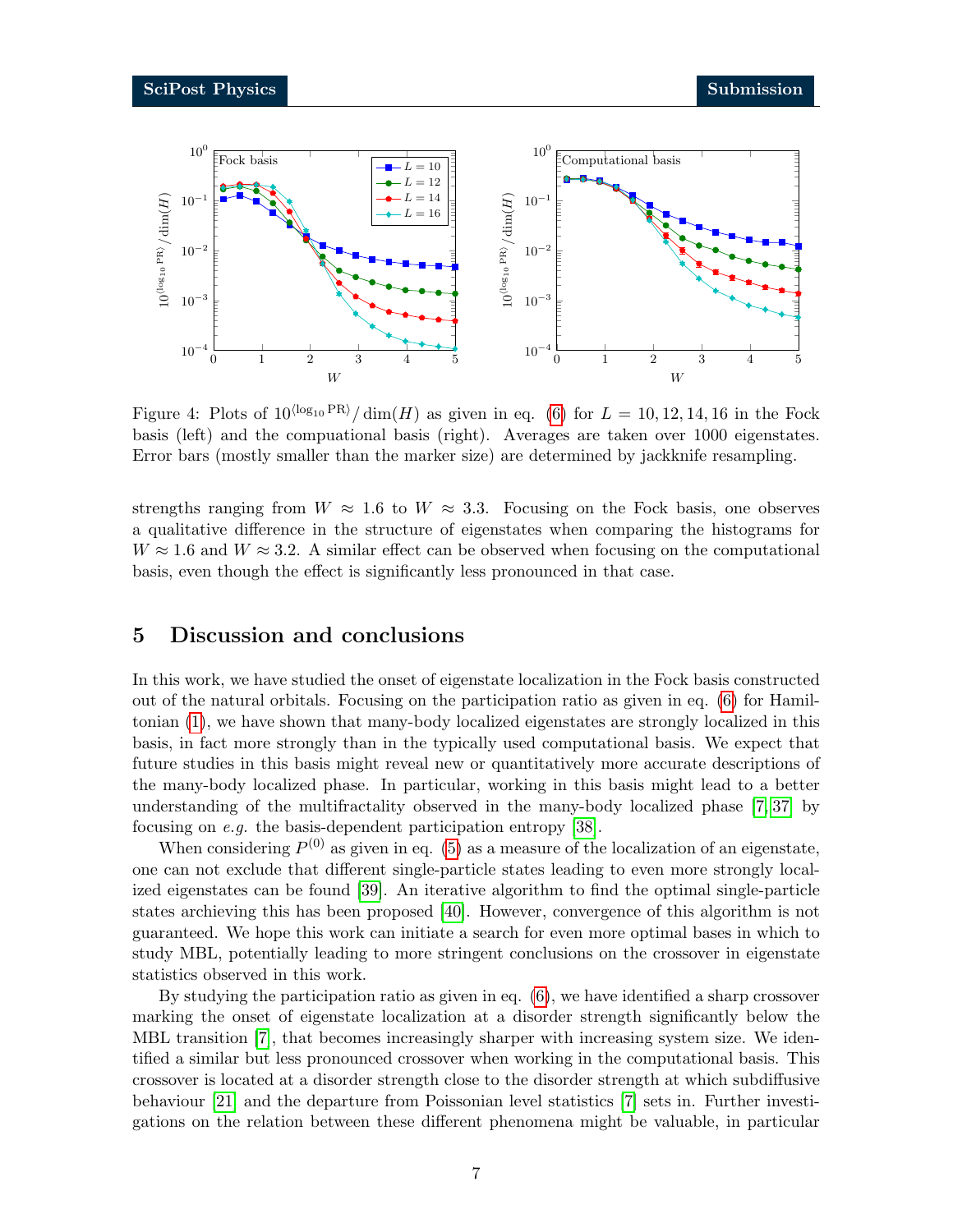

<span id="page-7-0"></span>Figure 5: Normalized histograms of  $log_{10} PR$  determined in the Fock basis (solid lines, filled) and the computational basis (dashed lines, unfilled) for  $L = 16$  at several disorder strengths ranging from  $W \approx 1.6$  to  $W \approx 3.3$ . Each histogram consists of 1000 entries.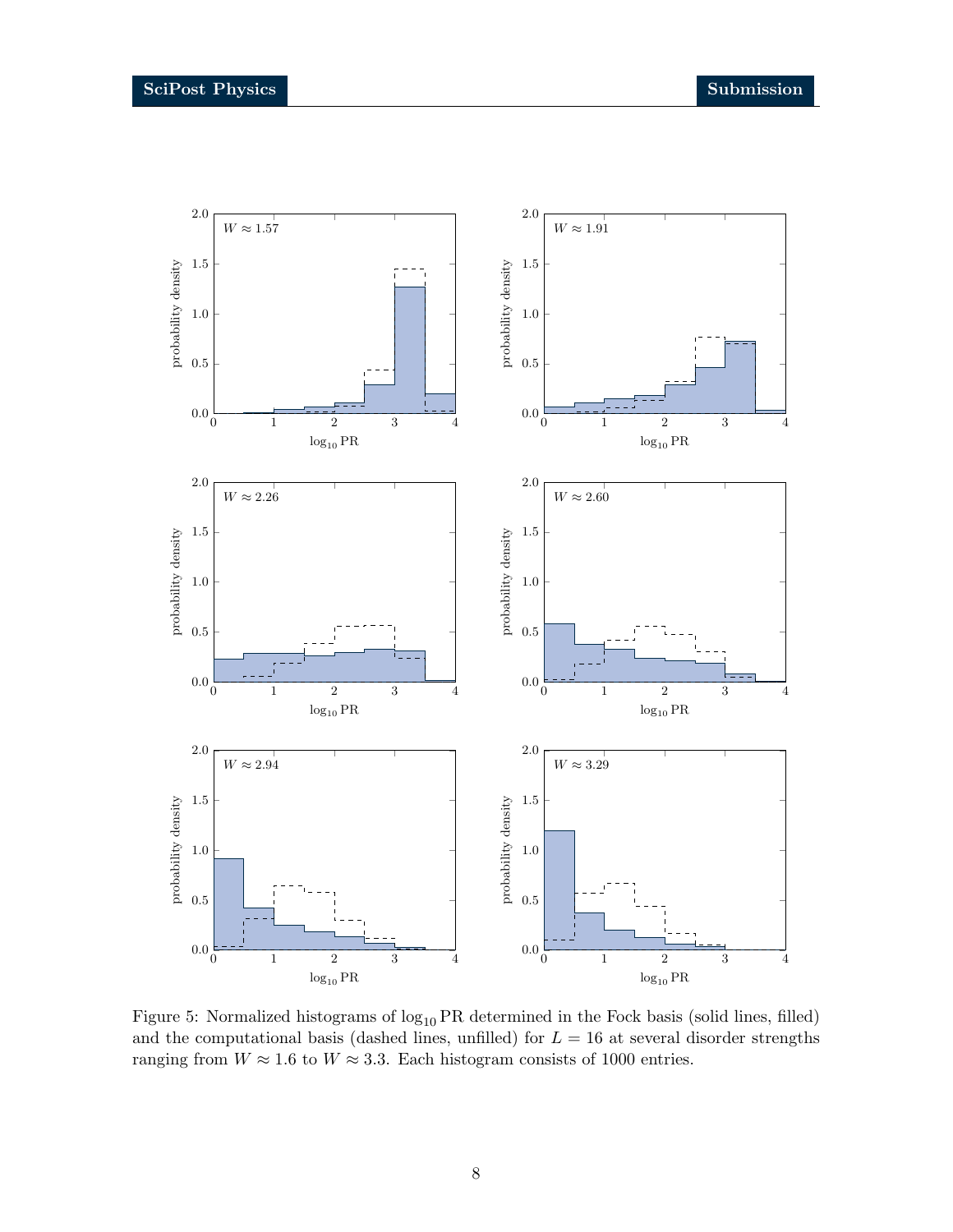in the thermodynamic limit  $L \to \infty$ , where the departure from Poissonian level statistics with disorder strength is expected to coincide [\[7\]](#page-8-6) with the MBL transition, and where the subdiffusive phase is suggested to be absent [\[41\]](#page-11-1).

### Acknowledgements

This work is part of the Delta-ITP consortium, a program of the Netherlands Organization for Scientific Research (NWO) that is funded by the Dutch Ministry of Education, Culture and Science (OCW).

# References

- <span id="page-8-0"></span>[1] P. W. Anderson, Absence of Diffusion in Certain Random Lattices, Phys. Rev. 109, 1492 (1958), doi[:10.1103/PhysRev.109.1492.](http://dx.doi.org/10.1103/PhysRev.109.1492)
- <span id="page-8-1"></span>[2] E. Altman and R. Vosk, Universal Dynamics and Renormalization in Many-Body-Localized Systems, Ann. Rev. Cond. Matt. Phys. 6, 383 (2015), doi[:10.1146/annurev](http://dx.doi.org/10.1146/annurev-conmatphys-031214-014701)[conmatphys-031214-014701.](http://dx.doi.org/10.1146/annurev-conmatphys-031214-014701)
- <span id="page-8-2"></span>[3] D. A. Abanin and Z. Papić, *Recent progress in many-body localization*, Ann. Phys. 529, 1700169 (2017), doi[:10.1002/andp.201700169.](http://dx.doi.org/10.1002/andp.201700169)
- <span id="page-8-3"></span>[4] D. Basko, I. Aleiner and B. Altshuler, Metal–insulator transition in a weakly interacting many-electron system with localized single-particle states, Ann. Phys.  $321, 1126$  (2006), doi[:https://doi.org/10.1016/j.aop.2005.11.014.](http://dx.doi.org/https://doi.org/10.1016/j.aop.2005.11.014)
- <span id="page-8-4"></span>[5] V. Oganesyan and D. A. Huse, Localization of interacting fermions at high temperature, Phys. Rev. B 75, 155111 (2007), doi[:10.1103/PhysRevB.75.155111.](http://dx.doi.org/10.1103/PhysRevB.75.155111)
- <span id="page-8-5"></span>[6] A. Pal and D. A. Huse, Many-body localization phase transition, Phys. Rev. B 82, 174411 (2010), doi[:10.1103/PhysRevB.82.174411.](http://dx.doi.org/10.1103/PhysRevB.82.174411)
- <span id="page-8-6"></span>[7] D. J. Luitz, N. Laflorencie and F. Alet, Many-body localization edge in the random-field Heisenberg chain, Phys. Rev. B 91, 081103 (2015), doi[:10.1103/PhysRevB.91.081103.](http://dx.doi.org/10.1103/PhysRevB.91.081103)
- <span id="page-8-7"></span>[8] J. H. Bardarson, F. Pollmann and J. E. Moore, Unbounded Growth of Entanglement in Models of Many-Body Localization, Phys. Rev. Lett. **109**, 017202 (2012), doi[:10.1103/PhysRevLett.109.017202.](http://dx.doi.org/10.1103/PhysRevLett.109.017202)
- <span id="page-8-8"></span>[9] M. Serbyn, Z. Papi´c and D. A. Abanin, Universal Slow Growth of Entanglement in Interacting Strongly Disordered Systems, Phys. Rev. Lett. 110, 260601 (2013), doi[:10.1103/PhysRevLett.110.260601.](http://dx.doi.org/10.1103/PhysRevLett.110.260601)
- <span id="page-8-9"></span>[10] J. Z. Imbrie, On Many-Body Localization for Quantum Spin Chains, J. Stat. Phys. 163, 998 (2016), doi[:10.1007/s10955-016-1508-x.](http://dx.doi.org/10.1007/s10955-016-1508-x)
- <span id="page-8-10"></span>[11] A. C. Potter, R. Vasseur and S. A. Parameswaran, Universal Properties of Many-Body Delocalization Transitions, Phys. Rev. X 5, 031033 (2015), doi[:10.1103/PhysRevX.5.031033.](http://dx.doi.org/10.1103/PhysRevX.5.031033)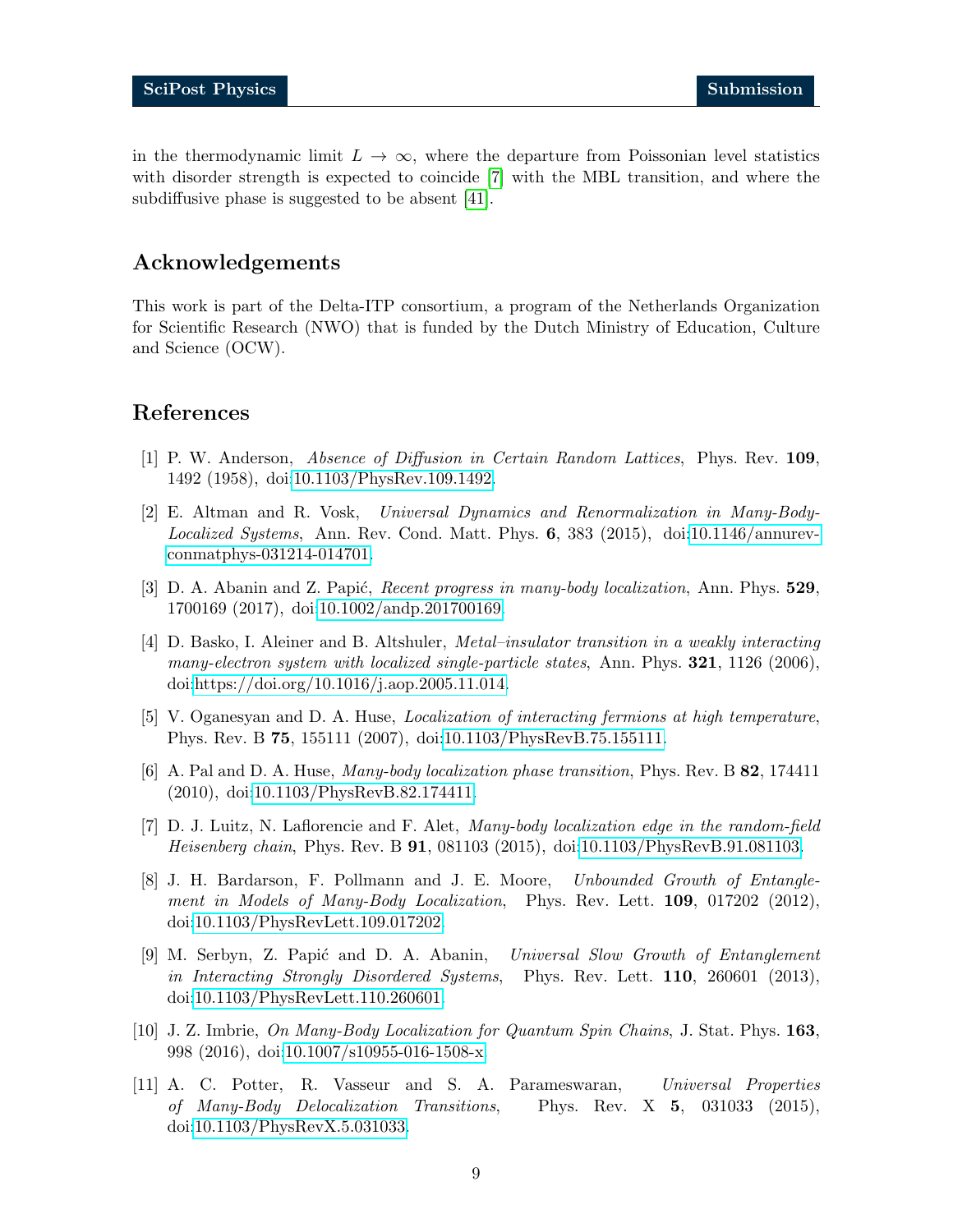- <span id="page-9-0"></span>[12] D. J. Luitz and Y. B. Lev, The ergodic side of the many-body localization transition, Ann. Phys. 529, 1600350 (2017), doi[:10.1002/andp.201600350.](http://dx.doi.org/10.1002/andp.201600350)
- <span id="page-9-1"></span>[13] Y. Bar Lev, G. Cohen and D. R. Reichman, Absence of Diffusion in an Interacting System of Spinless Fermions on a One-Dimensional Disordered Lattice, Phys. Rev. Lett. 114, 100601 (2015), doi[:10.1103/PhysRevLett.114.100601.](http://dx.doi.org/10.1103/PhysRevLett.114.100601)
- <span id="page-9-2"></span>[14] K. Agarwal, S. Gopalakrishnan, M. Knap, M. Müller and E. Demler, Anomalous Diffusion and Griffiths Effects Near the Many-Body Localization Transition, Phys. Rev. Lett. 114, 160401 (2015), doi[:10.1103/PhysRevLett.114.160401.](http://dx.doi.org/10.1103/PhysRevLett.114.160401)
- <span id="page-9-3"></span>[15] T. Devakul and R. R. P. Singh, Early Breakdown of Area-Law Entanglement at the Many-Body Delocalization Transition, Phys. Rev. Lett. 115, 187201 (2015), doi[:10.1103/PhysRevLett.115.187201.](http://dx.doi.org/10.1103/PhysRevLett.115.187201)
- <span id="page-9-4"></span>[16] X. Yu, D. J. Luitz and B. K. Clark, Bimodal entanglement entropy distribution in the many-body localization transition, Phys. Rev. B 94, 184202 (2016), doi[:10.1103/PhysRevB.94.184202.](http://dx.doi.org/10.1103/PhysRevB.94.184202)
- <span id="page-9-5"></span>[17] V. Khemani, S. P. Lim, D. N. Sheng and D. A. Huse, Critical Properties of the Many-Body Localization Transition, Phys. Rev. X 7, 021013 (2017), doi[:10.1103/PhysRevX.7.021013.](http://dx.doi.org/10.1103/PhysRevX.7.021013)
- <span id="page-9-6"></span>[18] D. J. Luitz and Y. Bar Lev, Anomalous Thermalization in Ergodic Systems, Phys. Rev. Lett. 117, 170404 (2016), doi[:10.1103/PhysRevLett.117.170404.](http://dx.doi.org/10.1103/PhysRevLett.117.170404)
- <span id="page-9-7"></span>[19] M. Srednicki, Chaos and quantum thermalization, Phys. Rev. E 50, 888 (1994), doi[:10.1103/PhysRevE.50.888.](http://dx.doi.org/10.1103/PhysRevE.50.888)
- <span id="page-9-8"></span>[20] M. Berry, Regular and irregular semiclassical wavefunctions, J. Phys. A: Math. Gen. 10, 2083 (1977), doi[:10.1088/0305-4470/10/12/016.](http://dx.doi.org/10.1088/0305-4470/10/12/016)
- <span id="page-9-9"></span>[21] M. Serbyn, Z. Papić and D. A. Abanin, Thouless energy and multifractality across the many-body localization transition, Phys. Rev. B  $96$ , 104201 (2017), doi[:10.1103/PhysRevB.96.104201.](http://dx.doi.org/10.1103/PhysRevB.96.104201)
- <span id="page-9-10"></span>[22] P.-O. Löwdin, *Quantum Theory of Many-Particle Systems. I. Physical Interpreta*tions by Means of Density Matrices, Natural Spin-Orbitals, and Convergence Problems in the Method of Configurational Interaction, Phys. Rev. 97, 1474 (1955), doi[:10.1103/PhysRev.97.1474.](http://dx.doi.org/10.1103/PhysRev.97.1474)
- <span id="page-9-11"></span>[23] S. Bera, H. Schomerus, F. Heidrich-Meisner and J. H. Bardarson, Many-Body Localization Characterized from a One-Particle Perspective, Phys. Rev. Lett. 115, 046603 (2015), doi[:10.1103/PhysRevLett.115.046603.](http://dx.doi.org/10.1103/PhysRevLett.115.046603)
- <span id="page-9-13"></span>[24] Y. Bar Lev, D. R. Reichman and Y. Sagi, Many-body localization in system with a completely delocalized single-particle spectrum, Phys. Rev. B  $94$ , 201116 (2016), doi[:10.1103/PhysRevB.94.201116.](http://dx.doi.org/10.1103/PhysRevB.94.201116)
- <span id="page-9-12"></span>[25] S. Bera, T. Martynec, H. Schomerus, F. Heidrich-Meisner and J. H. Bardarson, Oneparticle density matrix characterization of many-body localization, Ann. Phys. 529, 1600356 (2017), doi[:10.1002/andp.201600356.](http://dx.doi.org/10.1002/andp.201600356)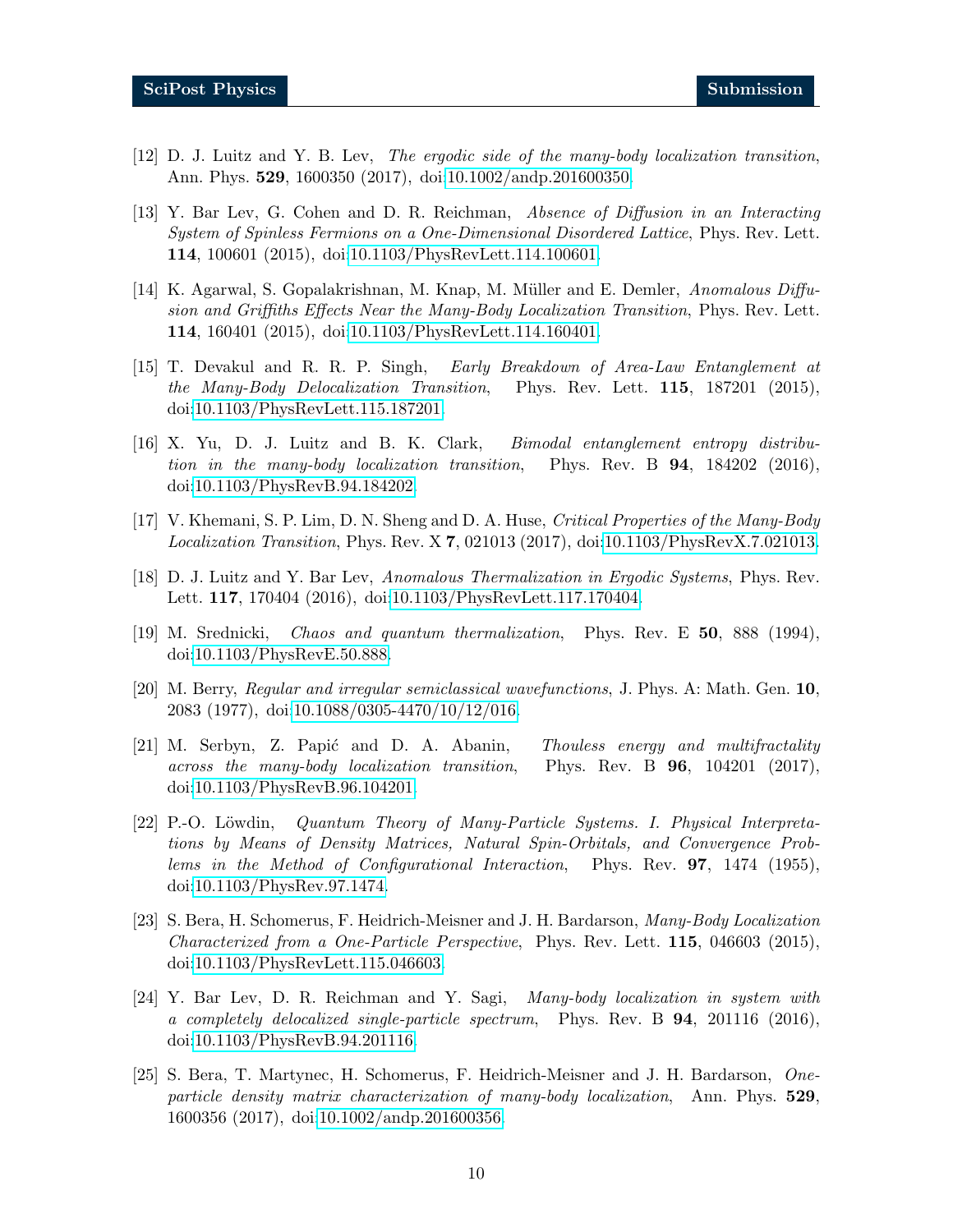- [26] T. L. M. Lezama, S. Bera, H. Schomerus, F. Heidrich-Meisner and J. H. Bardarson, Oneparticle density matrix occupation spectrum of many-body localized states after a global quench, Phys. Rev. B 96, 060202 (2017), doi[:10.1103/PhysRevB.96.060202.](http://dx.doi.org/10.1103/PhysRevB.96.060202)
- <span id="page-10-0"></span>[27] B. Villalonga, X. Yu, D. J. Luitz and B. K. Clark, Exploring one-particle orbitals in large many-body localized systems, Phys. Rev. B **97**, 104406 (2018), doi[:10.1103/PhysRevB.97.104406.](http://dx.doi.org/10.1103/PhysRevB.97.104406)
- <span id="page-10-1"></span>[28] R. Vosk, D. A. Huse and E. Altman, Theory of the Many-Body Localization Transition in One-Dimensional Systems, Phys. Rev. X 5, 031032 (2015), doi[:10.1103/PhysRevX.5.031032.](http://dx.doi.org/10.1103/PhysRevX.5.031032)
- <span id="page-10-2"></span>[29] M. Serbyn, Z. Papić and D. A. Abanin, Criterion for Many-Body Localization-Delocalization Phase Transition, Phys. Rev. X 5, 041047 (2015), doi[:10.1103/PhysRevX.5.041047.](http://dx.doi.org/10.1103/PhysRevX.5.041047)
- <span id="page-10-3"></span>[30] S.-H. Lin, B. Sbierski, F. Dorfner, C. Karrasch and F. Heidrich-Meisner, Many-body localization of spinless fermions with attractive interactions in one dimension, SciPost Phys. 4, 002 (2018), doi[:10.21468/SciPostPhys.4.1.002.](http://dx.doi.org/10.21468/SciPostPhys.4.1.002)
- <span id="page-10-4"></span>[31] P. Naldesi, E. Ercolessi and T. Roscilde, Detecting a many-body mobility edge with quantum quenches, Scipost Phys. 1, 010 (2016), doi[:10.21468/SciPostPhys.1.1.010.](http://dx.doi.org/10.21468/SciPostPhys.1.1.010)
- [32] F. Iemini, A. Russomanno, D. Rossini, A. Scardicchio and R. Fazio, Signatures of manybody localization in the dynamics of two-site entanglement. Phys. Rev. B 94, 214206 (2016), doi[:10.1103/PhysRevB.94.214206.](http://dx.doi.org/10.1103/PhysRevB.94.214206)
- <span id="page-10-5"></span>[33] M. Serbyn and D. A. Abanin, Loschmidt echo in many-body localized phases, Phys. Rev. B 96, 014202 (2017), doi[:10.1103/PhysRevB.96.014202.](http://dx.doi.org/10.1103/PhysRevB.96.014202)
- <span id="page-10-6"></span>[34] M. Serbyn and J. E. Moore, Spectral statistics across the many-body localization transition, Phys. Rev. B 93, 041424 (2016), doi[:10.1103/PhysRevB.93.041424.](http://dx.doi.org/10.1103/PhysRevB.93.041424)
- <span id="page-10-7"></span>[35] A. De Luca and A. Scardicchio, Ergodicity breaking in a model showing many-body localization, Europhys. Lett. 101, 37003 (2013), doi[:10.1209/0295-5075/101/37003.](http://dx.doi.org/10.1209/0295-5075/101/37003)
- <span id="page-10-8"></span>[36] J. A. Kjäll, J. H. Bardarson and F. Pollmann, Many-Body Localization in a Disordered Quantum Ising Chain, Phys. Rev. Lett. 113, 107204 (2014), doi[:10.1103/PhysRevLett.113.107204.](http://dx.doi.org/10.1103/PhysRevLett.113.107204)
- <span id="page-10-9"></span>[37] S. D. Geraedts, R. Nandkishore and N. Regnault, Many-body localization and thermalization: Insights from the entanglement spectrum, Phys. Rev. B 93, 174202 (2016), doi[:10.1103/PhysRevB.93.174202.](http://dx.doi.org/10.1103/PhysRevB.93.174202)
- <span id="page-10-10"></span>[38] D. J. Luitz, F. Alet and N. Laflorencie, Universal Behavior beyond Multifractality in Quantum Many-Body Systems, Phys. Rev. Lett. **112**, 057203 (2014), doi[:10.1103/PhysRevLett.112.057203.](http://dx.doi.org/10.1103/PhysRevLett.112.057203)
- <span id="page-10-11"></span>[39] J. M. Zhang and N. J. Mauser, Optimal Slater-determinant approximation of fermionic wave functions, Phys. Rev. A **94**, 032513 (2016), doi[:10.1103/PhysRevA.94.032513.](http://dx.doi.org/10.1103/PhysRevA.94.032513)